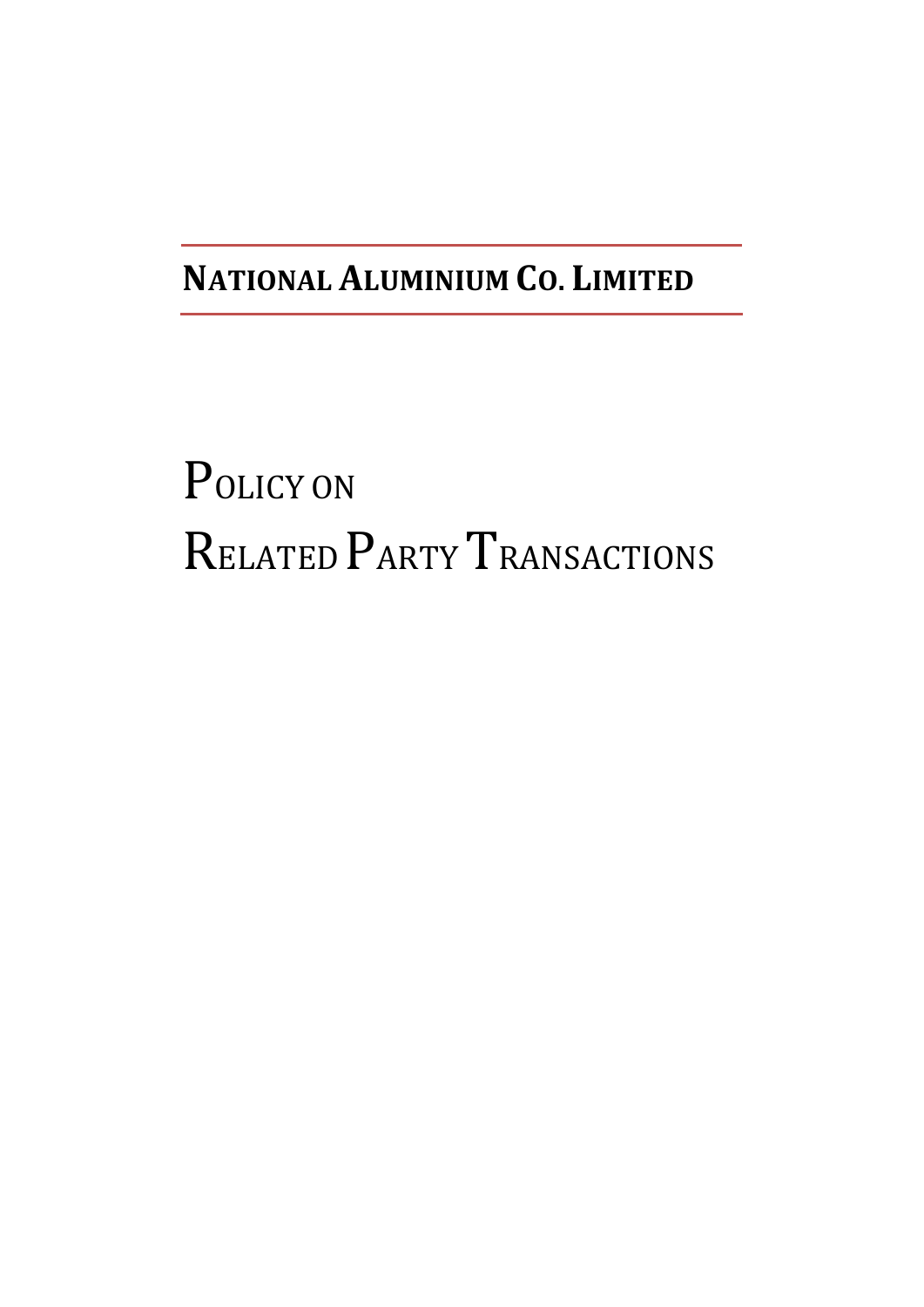## **1. PREAMBLE**

The Companies Act, 2013 ("Act") and Equity Listing Agreement have stipulated various conditions to be fulfilled in case of Related Party Transactions.

Policy on Related Party Transactions ("Policy") has been formulated in line with the requirements of Companies Act, 2013 and Listing Agreement.

This Policy applies to transactions between the Company and one or more of its Related Parties. It provides a framework for governance and reporting of Related Party Transactions including material transactions. The Policy includes the materiality threshold and the manner of dealing with Related Party Transactions ("Policy") in compliance with the requirements of Section 188 of the Companies Act, 2013 and Clause 49 of the Listing Agreement with the Stock Exchanges in India.

The Board of Directors (the "Board") of National Aluminium Co. Ltd. (the "Company") has adopted this Policy upon the recommendation of the Audit Committee. Amendments, from time to time, to the Policy, if any, shall be considered by the Board based on the recommendations of the Audit Committee.

## **2. APPLICABILITY**

This policy shall be applicable to all Related Party Transactions.

## **3. OBJECTIVE**

This Policy is intended to ensure due and timely identification, approval, disclosure and reporting of transactions between the Company and any of its Related Parties in compliance with the applicable laws and regulations as may be amended from time to time.

The provisions of this Policy are designed to govern the approval process and disclosure requirements to ensure transparency in the conduct of Related Party Transactions in the best interest of the Company and its shareholders and to comply with the statutory and regulatory provisions in this regard.

#### **4. DEFINITIONS**

i. "**Associate Company**", in relation to another company, means a company in which NALCO has a significant influence and includes the joint venture companies of NALCO.

**Explanation**.—"significant influence" means control of at least twenty percent of total share capital, or of business decisions under an agreement. Total Share Capital means the aggregate of the paid‐up Equity Share capital and Convertible Preference Share capital.

- ii. "**Arm's Length transaction**" means a transaction between two related parties that is conducted as if they were unrelated so that there is no conflict of interest. (Explanation (b) to Section 188 (1) of the Act).
- iii. **"Audit Committee or Committee"** means the Committee of the Board constituted from time to time under the provisions of Clause 49 of the Listing Agreement and Section 177 of the Companies Act, 2013.
- iv. **"Board"** means the Board of Directors as defined under the Companies Act, 2013.
- v. "**Control**" includes the right to appoint majority of the directors or to control the management or policy decisions exercisable by a person or persons acting individually or in concert, directly or indirectly, including by virtue of their shareholding or management rights or shareholders agreements or voting agreements or in any other manner:

**Provided** that a director or officer of the company shall not be considered to be in control over such company, merely by virtue of holding such position;

vi. "**Government company**" means any company in which not less than fifty-one per cent of the paid-up share capital is held by the Central Government, or by any State Government or Governments, or partly by the Central Government and partly by one or more State Governments, and includes a company which is a subsidiary company of such a Government company. (Section 2(45) of the Act).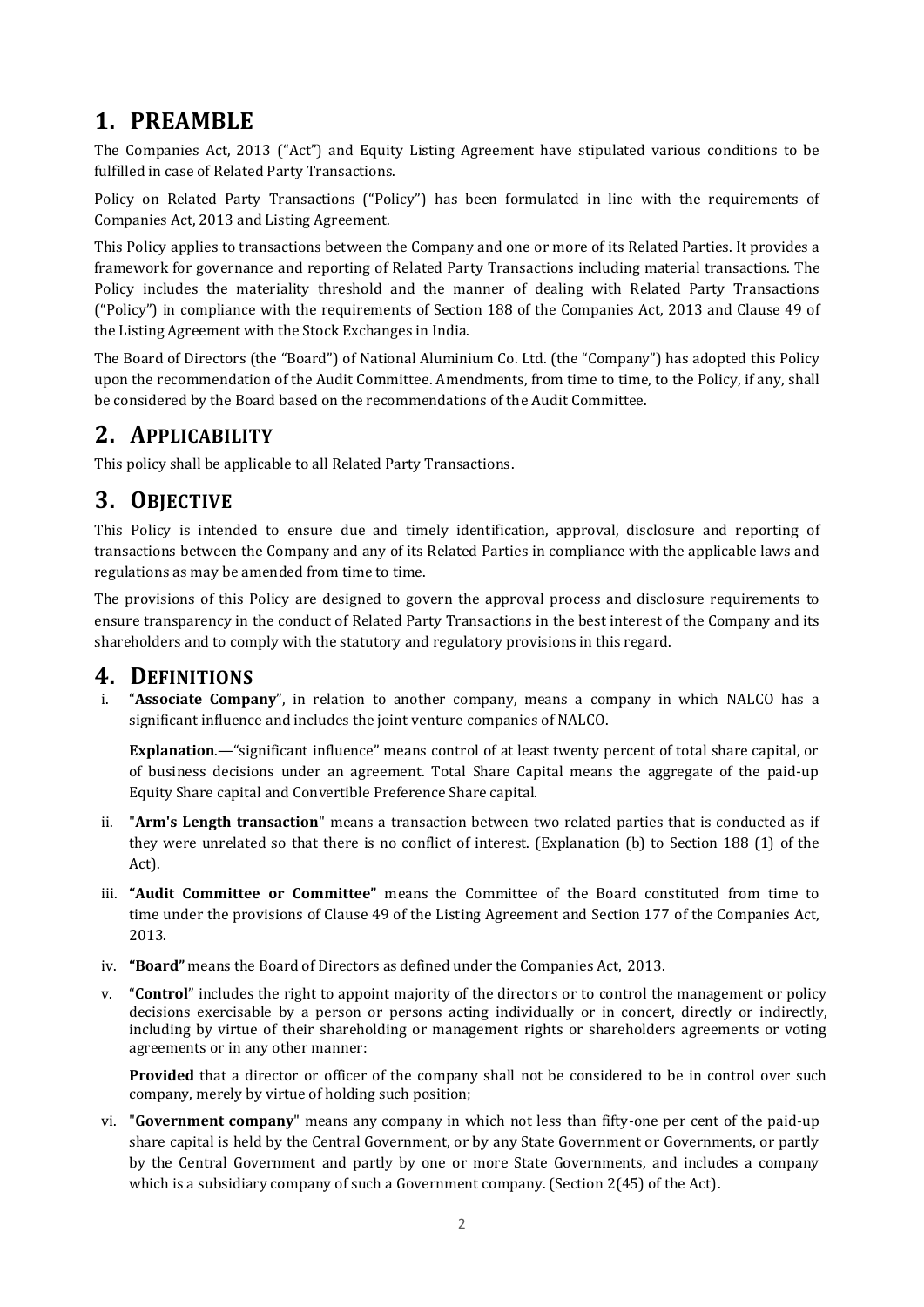- vii. **"Key Managerial Personnel"** means Key Managerial Personnel as defined under the Companies Act, 2013.
- viii. **"Material Related Party Transaction"** means a Related Party Transaction which individually or taken together with previous transactions during the financial year, exceeds such limits as may be prescribed either in the Companies Act, 2013 or the Listing Agreement, whichever is stricter, from time to time.
- ix. "**Office or place of profit**" means any office or place—
	- (i) where such office or place is held by a director, if the director holding it, receives from NALCO anything by way of remuneration over and above the remuneration to which he is entitled as director, by way of salary, fee, commission, perquisites, any rent-free accommodation, or otherwise;
	- (ii) where such office or place is held by an individual other than a director or by any firm, private Company or other body corporate, if the individual, firm, private Company or body corporate holding it, receives from NALCO anything by way of remuneration, salary, fee, commission, perquisites, any rent‐free accommodation, or otherwise.
- x. **"Related Party"** means related party as defined under the Companies Act, 2013 read with Clause 49 of the Listing Agreement and as amended from time to time.
- xi. **"Related Party Transaction"** means any transaction between the Company and any Related Party for transfer of resources, services or obligations, regardless of whether a price is charged and includes –
	- a. Sale, purchase or supply of any goods or materials;
	- b. Selling or otherwise disposing of, or buying property of any kind;
	- c. Leasing of property of any kind;
	- d. Availing or rendering of any services;
	- e. Appointment of any agent for the purchase or sale of goods, materials, services or property;
	- f. Such related party's appointment to any office or place of profit in the Company, its subsidiary Company or associate Company;
	- g. Underwriting the subscription of any securities or derivatives thereof, of the Company;

(The above is an indicative list and not an exhaustive one).

- xii. **"Relative"** means a relative as defined under the Companies Act, 2013 and includes anyone who is related in any of the following manner –
	- a. Members of a Hindu undivided family;
	- b. Husband or wife;
	- c. Father (including step-father);
	- d. Mother (including step-mother);
	- e. Son (including step-son);
	- f. Son's wife;
	- g. Daughter;
	- h. Daughter'shusband;
	- i. Brother (including step-brother); or
	- j. Sister (including step-sister).
- xiii. **"Transaction"** with a related party shall be construed to include a single transaction or a group of transactions during the financial year.
- xiv. The terms **Director, Chief Financial Officer, Company Secretary,** shall have the same meaning as assigned under the Companies Act, 2013/Listing Agreement.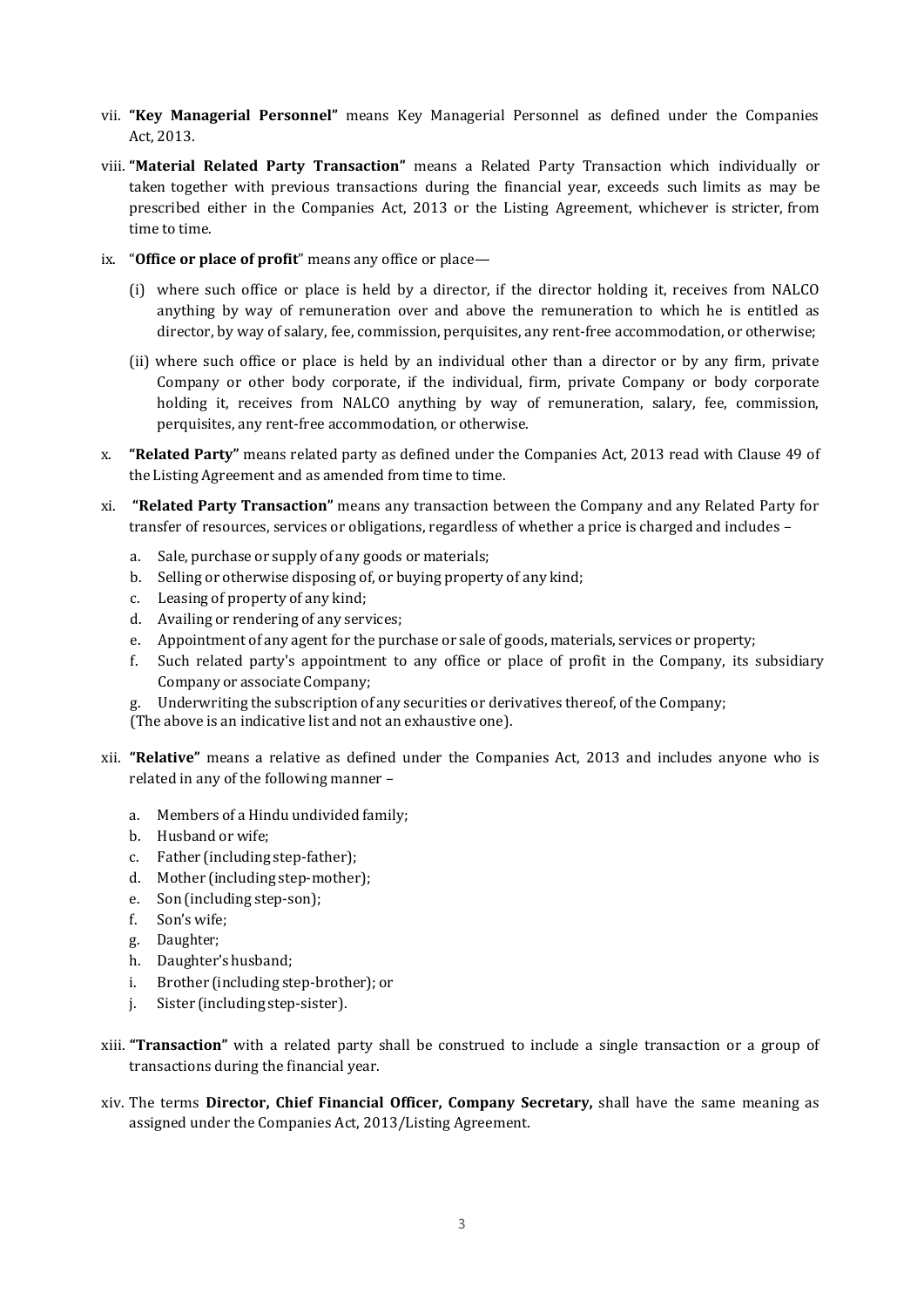## **5. REVIEW AND APPROVAL OF RELATED PARTY TRANSACTION**

All Related Party Transactions which are entered into in ordinary course of business at Arm's Length basis with effect from 01.10.2014 shall be subject to the approval of the Audit Committee in accordance with this Policy. The approval of the Audit Committee can be granted by way of circulation also.

In exceptional cases, where a prior approval is not taken due to an inadvertent omission or due to unforeseen circumstances, the Audit Committee may ratify the transactions in accordance with this Policy.

Concerned EDs are responsible for placing an agenda before the Audit Committee and/ or Board of Directors of all Related Party Transaction(s) requiring approvals (including omnibus approval or ratification) in accordance with this policy:

Concerned EDs are also be responsible to place the agenda for review of the Audit Committee on a quarterly basis, the details of RPTs entered into by the Company pursuant to each of the omnibus approval obtained under Point 5.1.2 of this Policy.

After the approval of the Audit Committee and Board, the Company Secretary shall place the agenda to the shareholders for approval, if required.

#### **5.1.0 APPROVAL OF THE AUDIT COMMITTEE- MECHANISM**

#### 5.1.1 DETAILS TO BE PROVIDED TO AUDIT COMMITTEE

The following details/information shall be provided to the Audit Committee for entering into Related Party Transaction(s):

- a. the name of the related party and nature of relationship;
- b. the nature, duration of the contract and particulars of the contract or arrangement;
- c. the material terms of the contract or arrangement including the value, if any;
- d. any advance paid or received for the contract or arrangement, if any;
- e. the manner of determining the pricing and other commercial terms, both included as part of contract and not considered as part of the contract;
- f. whether all factors relevant to the contract have been considered, if not, the details of factors not considered with the rationale for not considering those factors; and
- g. any other information relevant or important for the Audit Committee / Board to take a decision on the proposed transaction.

#### 5.1.2 OMNIBUS APPROVAL

Audit Committee may grant the omnibus approval for Related Party Transactions subject to the following conditions:

- 1. Transactions are **frequent/ regular/ repetitive** in nature and are in the normal course of business of the Company.
- 2. Audit Committee shall satisfy itself the need for such omnibus approval in the best interest of the Company.
- 3. Omnibus approval shall specify:
	- (i) the name(s) of the related party, nature of transaction, period of transaction, maximum amount of transaction that can be entered into,
	- (ii) the indicative base price/current contracted price and the formula for variation in the price, if any, and
	- (iii) such other conditions as the Audit Committee may deem fit. Provided that where the need for Related Party Transaction cannot be foreseen and aforesaid details are not available, Audit Committee may grant omnibus approval for such transactions subject to their value not exceeding Rs.1.00 crore per transaction.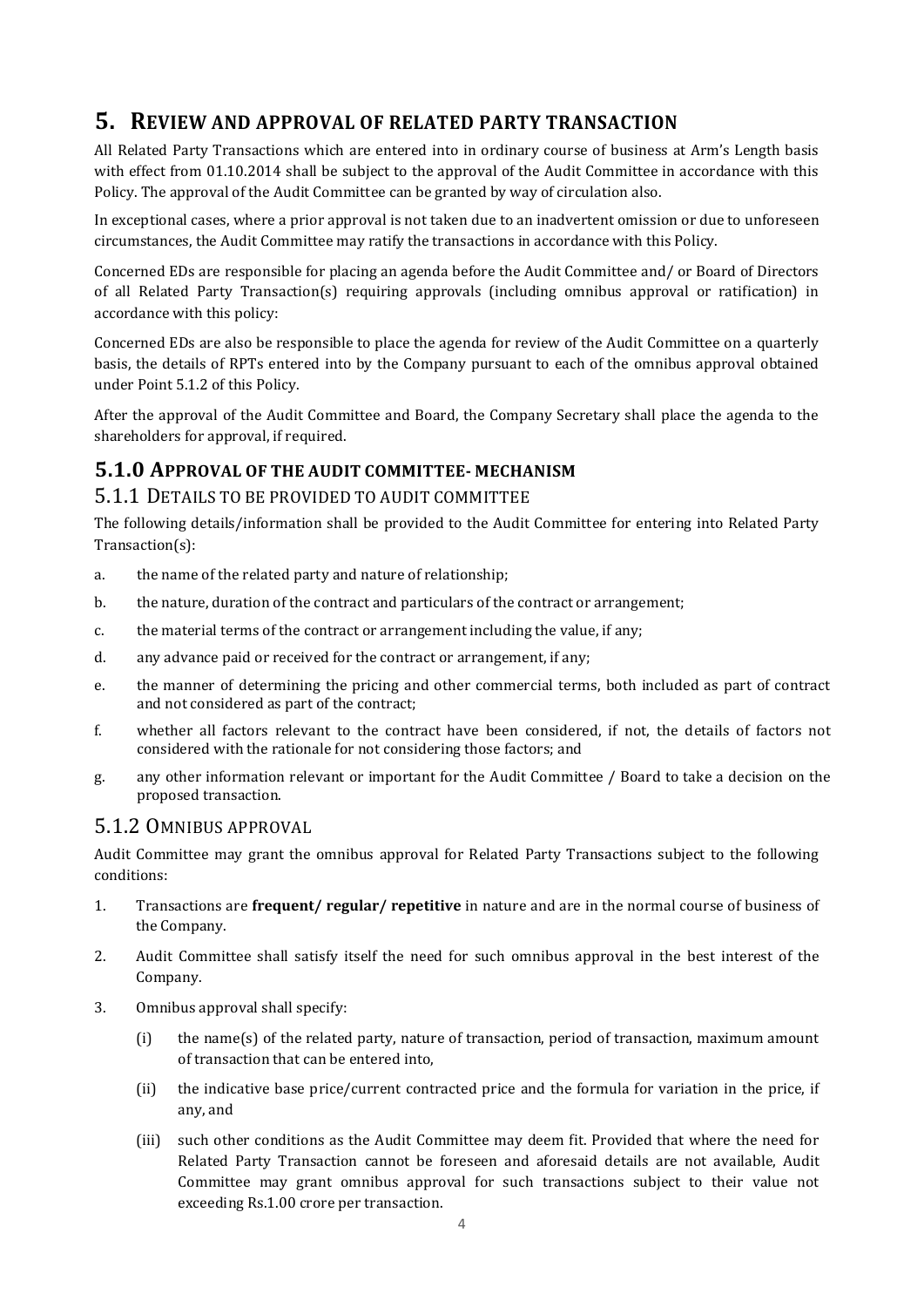- 4. Audit Committee shall review, at least on a **quarterly basis**, the details of RPTs entered into by the Company pursuant to omnibus approval given.
- 5. The omnibus approval shall be valid for a period not exceeding one year and shall require fresh approval after the expiry of one year from the date of approval.

#### 5.1.3 CONSIDERATION BY THE AUDIT COMMITTEE

While approving, the Audit Committee may, inter-alia, consider the following factors:

- a. all relevant facts and circumstances including the terms of the transaction, the business purpose of the transaction, the benefits to the Company and to the Related Party;
- b. whether the terms of the Related Party Transaction are in the ordinary course of the Company's business and are on an arm's length basis, at the time of entering into the transaction;
- c. business reasons for the Company to enter into the Related Party Transaction;
- d. whether the Related Party Transaction would affect the independence or present a conflict of interest for any Director or KMP of the Company;
- e. any other matter the Audit Committee deems relevant.
- 5.1.4 Director or KMP shall not participate in any discussion or approval of a Related Party Transaction for which he or she is a Related Party, except that the Director / KMP shall provide all material information concerning the Related Party Transaction to the Audit Committee;

#### **5.2.0 APPROVAL OF THE BOARD AND SHAREHOLDERS - MECHANISM**

#### 5.2.1 BOARD OF DIRECTORS

All cases where the Related Party Transactions are not in the ordinary course of business and/or are not on arm's length basis but within the prescribed limits as per the Companies (Meetings of Board & its Powers) Rules, 2014, shall be brought before the Board of Directors for approval through Board Level Audit Committee.

All (a) Related Party Transactions that are beyond the prescribed limits as per Companies (Meetings of Board & its Powers) Rules, 2014 and being not in the ordinary course of business of the company and/ or not on an arm's length basis, (b) Material Related Party Transactions, requiring the approval of the shareholders, shall also need to be approved by the Board for placing before shareholders.

Such approval of Board may be obtained at a duly convened meeting.

#### 5.2.2 SHAREHOLDERS

All (a) Related Party Transactions that are beyond the prescribed limits as per Companies (Meetings of Board & its Powers) Rules, 2014 and being not in the ordinary course of business of the company and/ or not on an arm's length basis, (b) Material Related Party Transactions, shall require approval of shareholders through special resolution (after due approval by the Board).

No member of the Company shall vote on special resolution, to approve any contract or arrangement which may be entered into by the company, if such member is a related party for such contract or arrangement.

#### 5.2.3 UNDER THE LISTING AGREEMENT

All **Material** Related Party Transactions requires the approval of the shareholders, by way of special resolution. However, the same shall be put up to the Board for its approval at its meeting before the approval of shareholders.

#### **Exemption:**

- (i) Transactions entered into between two Government Companies;
- (ii) Transactions entered into between a holding company and its wholly owned subsidiary whose accounts are consolidated with such holding company and placed before the shareholders at the general meeting for approval.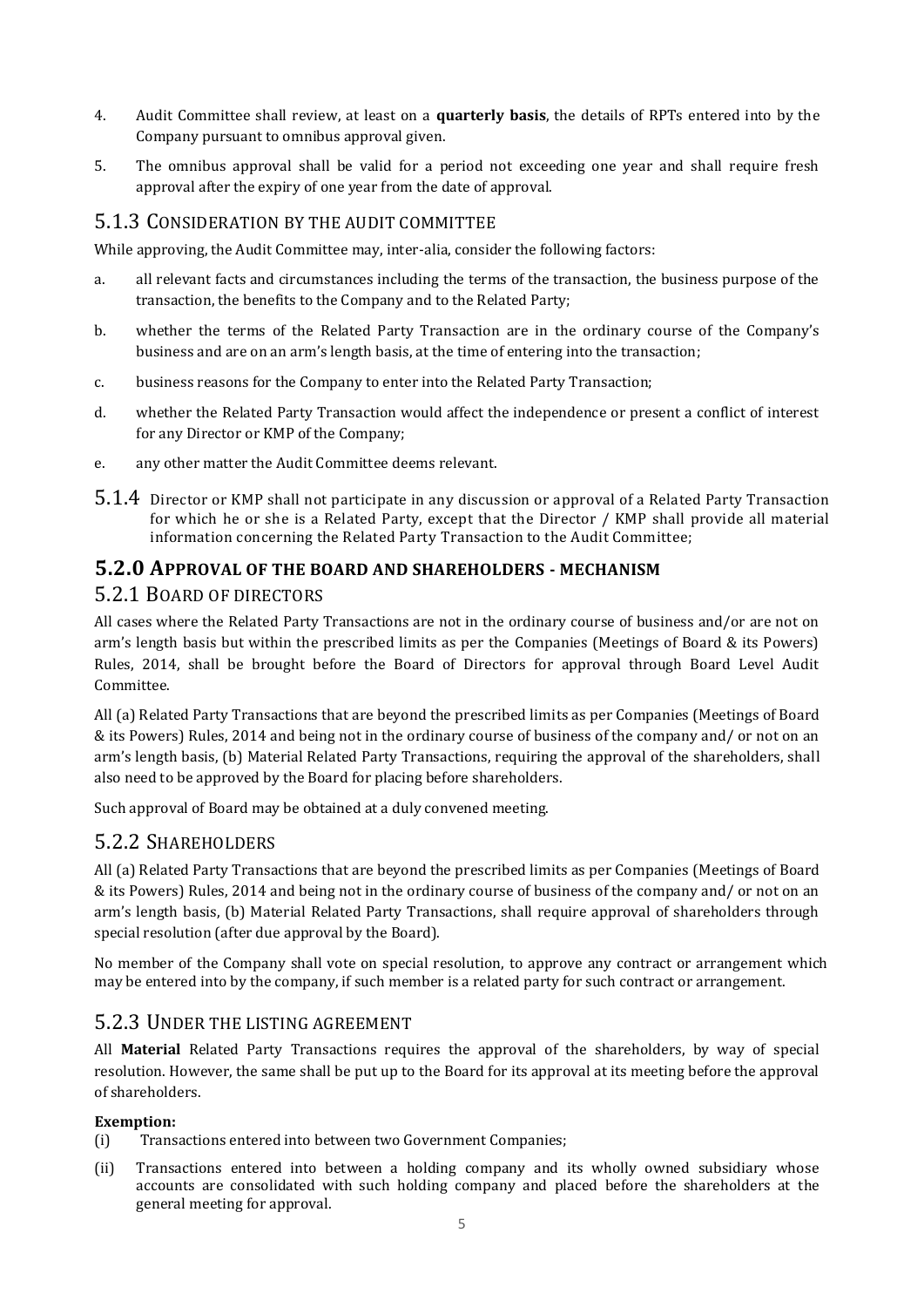All entities falling under the definition of related parties shall abstain from voting irrespective of whether the entity is a party to the particular transaction or not.

## **5.3 DETAILS TO BE PROVIDED TO THE BOARD AND SHAREHOLDERS**

The following information shall be provided to the **Board** for approval of Related Party Transaction(s) –

- a. the name of the related party and nature of relationship;
- b. the nature, duration of the contract and particulars of the contract or arrangement;
- c. the material terms of the contract or arrangement including the value, if any;
- d. any advance paid or received for the contract or arrangement, if any;
- e. the manner of determining the pricing and other commercial terms, both included as part of contract and not considered as part of the contract;
- f. whether all factors relevant to the contract have been considered, if not, the details of factors not considered with the rationale for not considering those factors; and
- g. any other information relevant or important for the Board to take a decision on the proposed transaction.

The following information shall be provided to the **Shareholders** for approval of Related Party Transaction(s) –

- a. Name of the related party;
- b. Name of the Director or KMP who is related, if any;
- c. Nature of relationship;
- d. Nature, material terms, monetary value and particulars of the contract or arrangement;
- e. Any other information relevant or important for the members to take a decision on the proposed resolution.

#### **5.4 Summary of the approval mechanism under revised Clause 49 and the Companies Act, 2013:**

| <b>Details of Transaction(s)</b>                     | <b>Approving Authority</b>                        |
|------------------------------------------------------|---------------------------------------------------|
| All Related Party Transactions which are             | <b>Audit Committee</b>                            |
| entered into in ordinary course of business and      |                                                   |
| at Arm's Length basis and any subsequent             |                                                   |
| modification                                         |                                                   |
| <b>RPTs</b> at 5.2.1 above which are not in Ordinary | Approval and recommendation by Audit Committee    |
| Course of Business or not on arm's length            | to the Board and Approval by the Board.           |
| basis or both (less than threshold limits)           |                                                   |
| <b>RPTs</b> at 5.2.2 above which are in not in       | Approval and recommendation by Audit Committee to |
| Ordinary Course of Business or not on arm's          | the Board:                                        |
| length basis or both (beyond threshold limits)       | Approval and recommendation by the Board to       |
| <b>Material RPTs</b> at 5.2.3 above                  | Shareholders and                                  |
|                                                      | Approval by the Shareholders, by way of special   |
|                                                      | resolution.                                       |

#### 5.4.1 RATIFICATION OF RELATED PARTY TRANSACTIONS

a. If prior approval of the Audit Committee/Board/Shareholders for entering into a Related Party Transaction is not feasible, then the Related Party Transaction shall be ratified by the Audit Committee/Board/Shareholders, if required, within 3 (three) months of entering in the Related Party Transaction.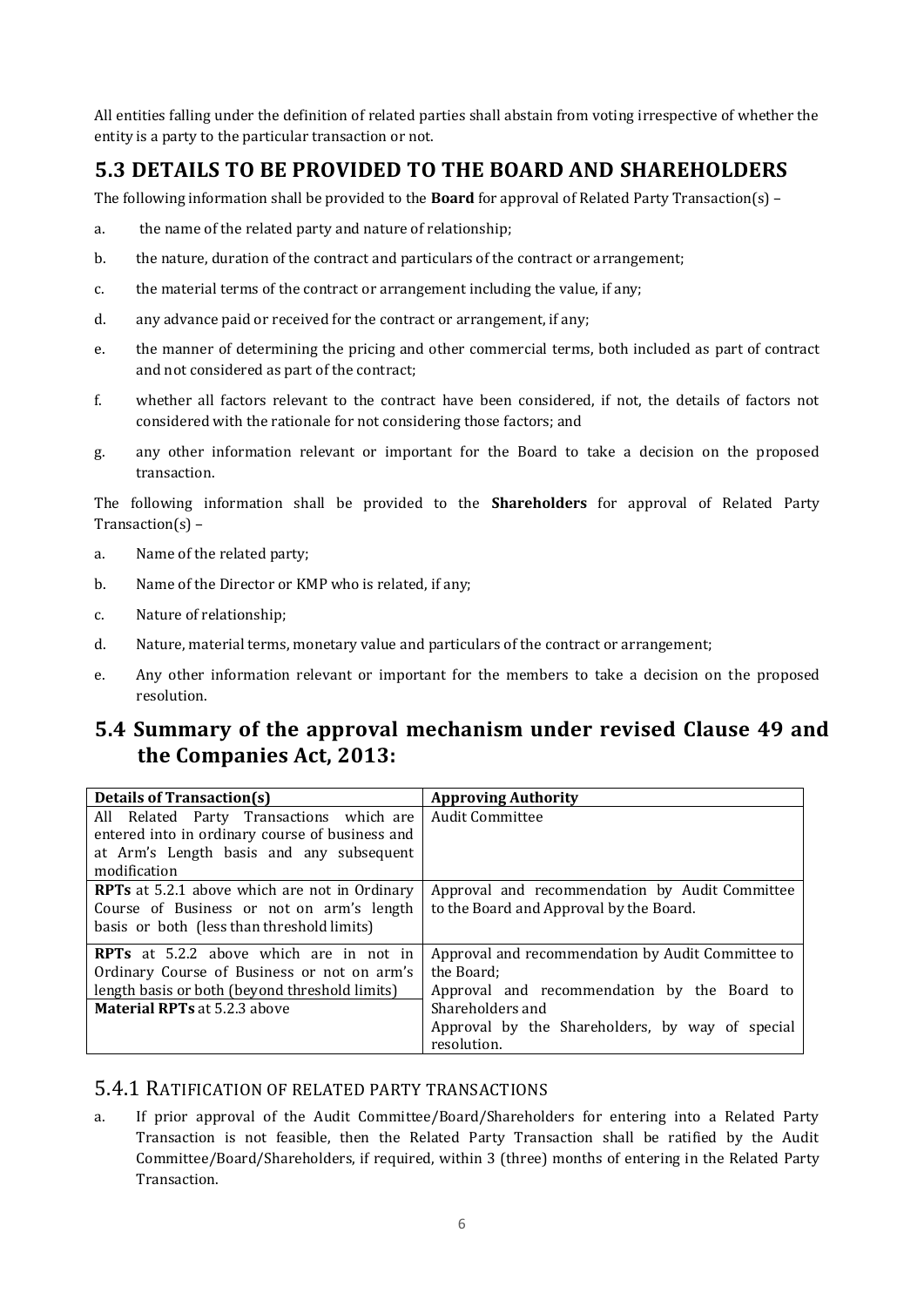- b. In case Related Party Transaction is not ratified within the specified period, such contract or arrangement shall be voidable at the option of the Board and if the contract or arrangement is with a related party to any Director, or is authorised by any other Director, the Directors concerned shall indemnify the company against any loss incurred by it.
- c. In any case where either the Audit Committee/Board/Shareholders determines not to ratify a Related Party Transaction that has been commenced without approval, may direct additional actions including, but not limited to, immediate discontinuation of the transactions, or modification of the transaction to make it acceptable for ratification. In connection with any review of a Related Party Transaction, the Audit Committee/Board/ Shareholders has authority to modify or waive any procedural requirements of this Policy in the best interest of the Company.

### **6. PRE-REQUISITES FOR ASCERTAINING RELATED PARTY**

The following details shall be required:

- 1. Declaration/Disclosure of interest by all the Directors and KMPs' in form MBP‐1.
- 2. Declaration of relatives by all Directors and KMPs'.
- 3. Declaration about a firm in which a Director and KMP or his relative is a partner.
- 4. Declaration about a private Company in which a Director and KMP or his relative is a member or director.
- 5. Declaration regarding a public company in which a Director and KMP is a Director and holds along with the relatives more than 2% of the paid‐up share capital.
- 6. Declaration that the Bodies Corporate whose Board of Directors, Managing Director or Manager is accustomed to act in accordance with any advice, directions or instructions of the Director / KMP.
- 7. Declaration about the person on whose advice, directions or instructions, the Director / KMP accustomed to act persons (other than advice, directions or instructions obtained in professional capacity).
- 8. Any Company which is—
	- (a) a subsidiary or an associate Company of the NALCO; or
	- (b) a subsidiary of a subsidiary of NALCO;

#### **7. IDENTIFICATION OF POTENTIAL RELATED PARTY TRANSACTIONS**

The Company Secretary shall at all times maintain a database/ Register of the various Related Parties, arrived at after taking into account the information as contained in Clause 6.0 and the definition set forth in Clause 4.0. The database/ Register shall mention the details required as per the Act and any amendment thereof.

The Related Party List shall be updated whenever necessary and shall be reviewed at least once a year, as on 1st April every year.

Company Secretary shall after collating the information as above circulate the same to all Whole Time Directors and Executive Directors,

The concerned Functional EDs shall arrange to nominate a nodal Officer at their location who shall ascertain whether any transaction in the concerned unit/department will be covered under the definition of RPT. Based on the report of the Nodal Officer, approval of the Competent Authority of the relevant RPT in accordance with the procedures set out in this policy will be obtained.

For the purpose of implementing the provisions under this Policy, the Board and the Audit Committee of Directors of the Company shall receive timely, full and sufficient information about the Transactions covered under this Policy. In determining, whether to approve or not a Related Party Transaction, the Board will take into account, among other factors, recommendations of the Audit Committee, whether the said Transaction is in the interest of the Company and its stakeholders and there is no actual or potential conflict of interests between the related parties.